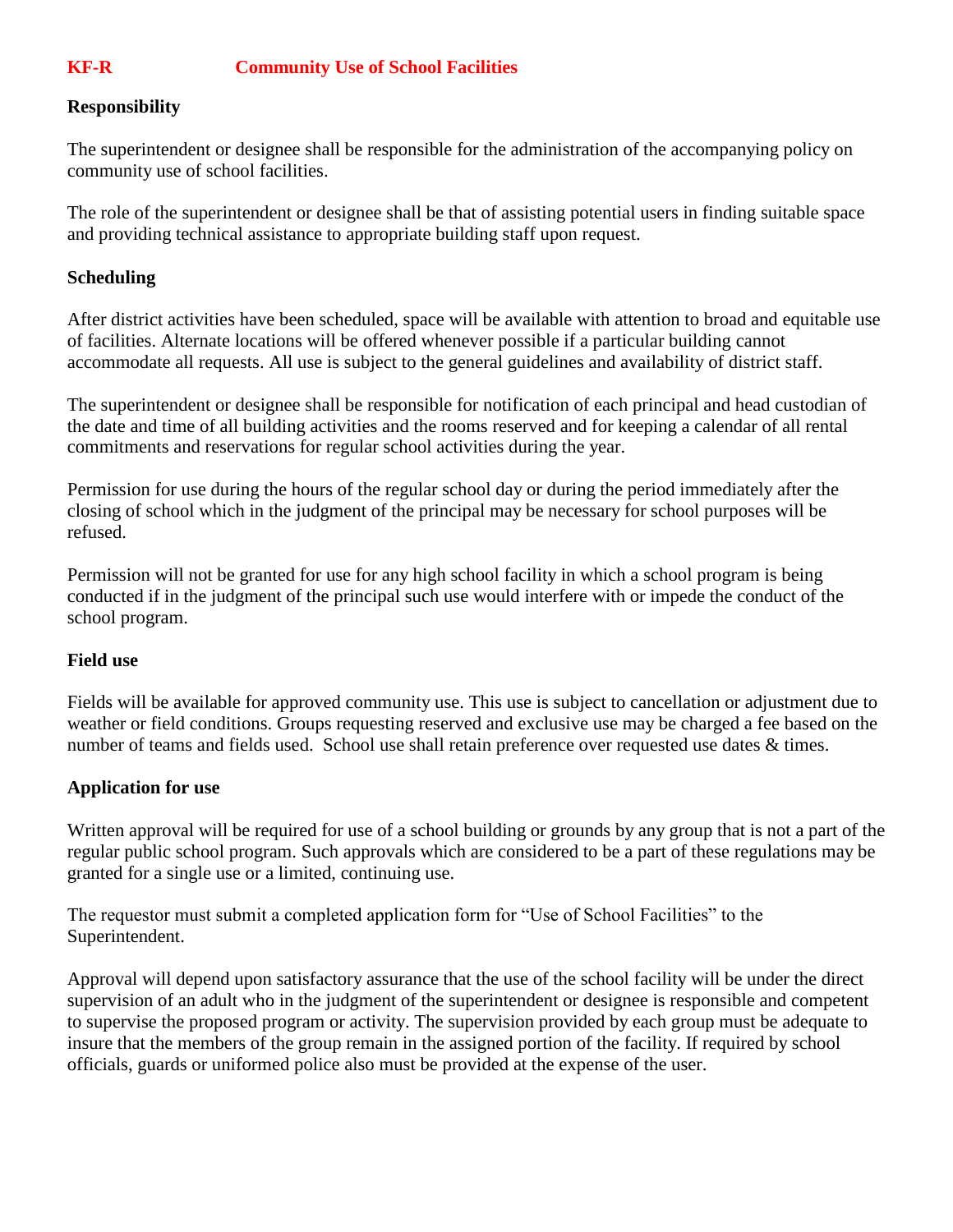If approved, the activity will be added to the building master calendar and copies of the application will be completed and distributed to superintendent or designee, head custodian, principal and applicant (one copy each):

## **Cancellation and revocation**

The user must notify the Superintendent or designee if the event is canceled or times are adjusted. Repeated, short notification of cancellations may result in further building use being denied.

The district reserves the right to cancel building use permits should the space be needed for school or schoolrelated activities. This privilege will be used only when necessary due to unavoidable circumstances. Attempts will be made to offer alternative space. The district may revoke building use at any time. When this occurs, appropriate financial adjustments will be made.

### **General regulations**

- 1. A regularly employed member of the custodial staff must be on duty during the use of any school building by groups to which permission has been granted.
- 2. No permit will be transferred to any person or group other than the one to whom issued.
- 3. Safety

 All applicable fire and safety laws/regulations governing use of school facilities must be observed at all times, including:

- a. Auditorium exit lights must be used.
- b. Open flame (including candles) is prohibited. (Except during National Honor Society Induction)
- c. Room capacity is not exceeded.
- d. Temporary electrical or mechanical modifications are prohibited.
- e. Flammable holiday or other decorations are prohibited.
- f. Stairways, corridors and entrances/exits must be kept free of obstruction at all times.
- g. No equipment, scenery or decorations of any type may be used within the building or on the premises except as specifically provided in the permit. Such authorized equipment, scenery or decorations must conform to all local and state regulations and must not be attached to the walls, floors or ceilings (except to anchors presently provided).
- 4. Prohibited activities on district property:
	- a. Use or possession of alcohol or controlled substances. For purposes of this regulation, "controlled substances" means drugs identified and regulated under federal law, including but not limited to marijuana, cocaine, opiates, phencyclidine (PCP) and amphetamines (including methamphetamine). Failure to comply will be dealt with by local law enforcement agencies.
	- b. Smoking, chewing or any other use of tobacco products within the building or on school grounds in accordance with state law and Board policy on tobacco-free schools. If an individual group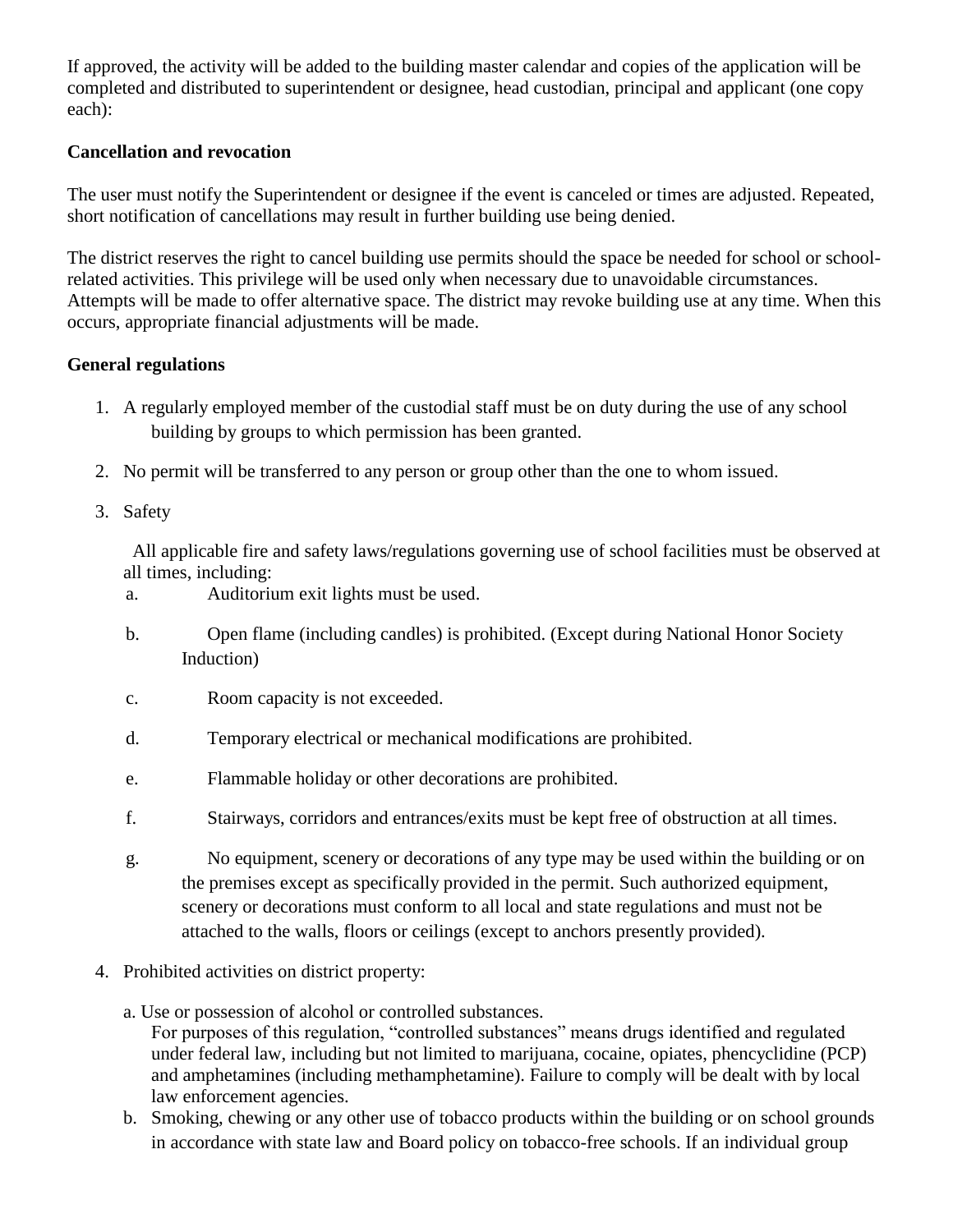does not comply with this policy or these regulations, the group will be denied use of district facilities for a period of no less than 18 months.

- c. All disruptive or illegal activity, including obscene language, quarreling or fighting.
- d. Unlicensed gambling.

## 5. Damage

a. The approved party will be responsible for all damages and losses to the building and/or the contents and must indemnify and hold harmless the Board and its employees from any claim resulting from or arising out of the use of the school facilities named in the application or any part of the facilities covered in the application.

b. The Board will not be held responsible for any damage or loss which may occur to non-school property brought on the premises. Such property must be removed from the facility immediately after the use or before such time that the materials will interfere with school activities.

## 6. Insurance

- a. School district property insurance and comprehensive general liability insurance do not extend to community or other groups using school facilities. The district may require non-school groups to provide certificates of insurance in the following amounts:
- b. Entities which can establish coverage under the Colorado Governmental Immunity Act must provide certification of proof of insurance at least to the limitations provided in the act.
- c. All other entities not protected by the limitations of the Governmental Immunity Act must provide a certificate of insurance in the amount of \$500,000.
- 7. Locations

All applications will be approved for specific rooms or fields. It will be the responsibility of the approved party to restrict the activities of the group to that specific area except for necessary hallways and restrooms. The approved party is responsible for not allowing unauthorized individuals into the approved area or activity. The presence of unauthorized individuals must be reported to the staff manager on duty.

8. Times

Facility use times will be specified in the application. All groups are expected to vacate the premises by the hour specified. An additional hour rental may be charged for early arrival or late exit. All use permits will terminate by 10 p.m. Exceptions to this may be approved by the Superintendent or designee. No non-school groups will be permitted use of facilities on regularly scheduled school days prior to 4:30 p.m., without the written permission of the superintendent.

## 9. Days

Facilities may be rented Monday through Friday as space is available and as such rental does not interrupt or disturb regular school activities. Saturday and Sunday use of school facilities may be permitted and will be subject to staff availability where applicable. Summer use may be limited due to custodial work schedules.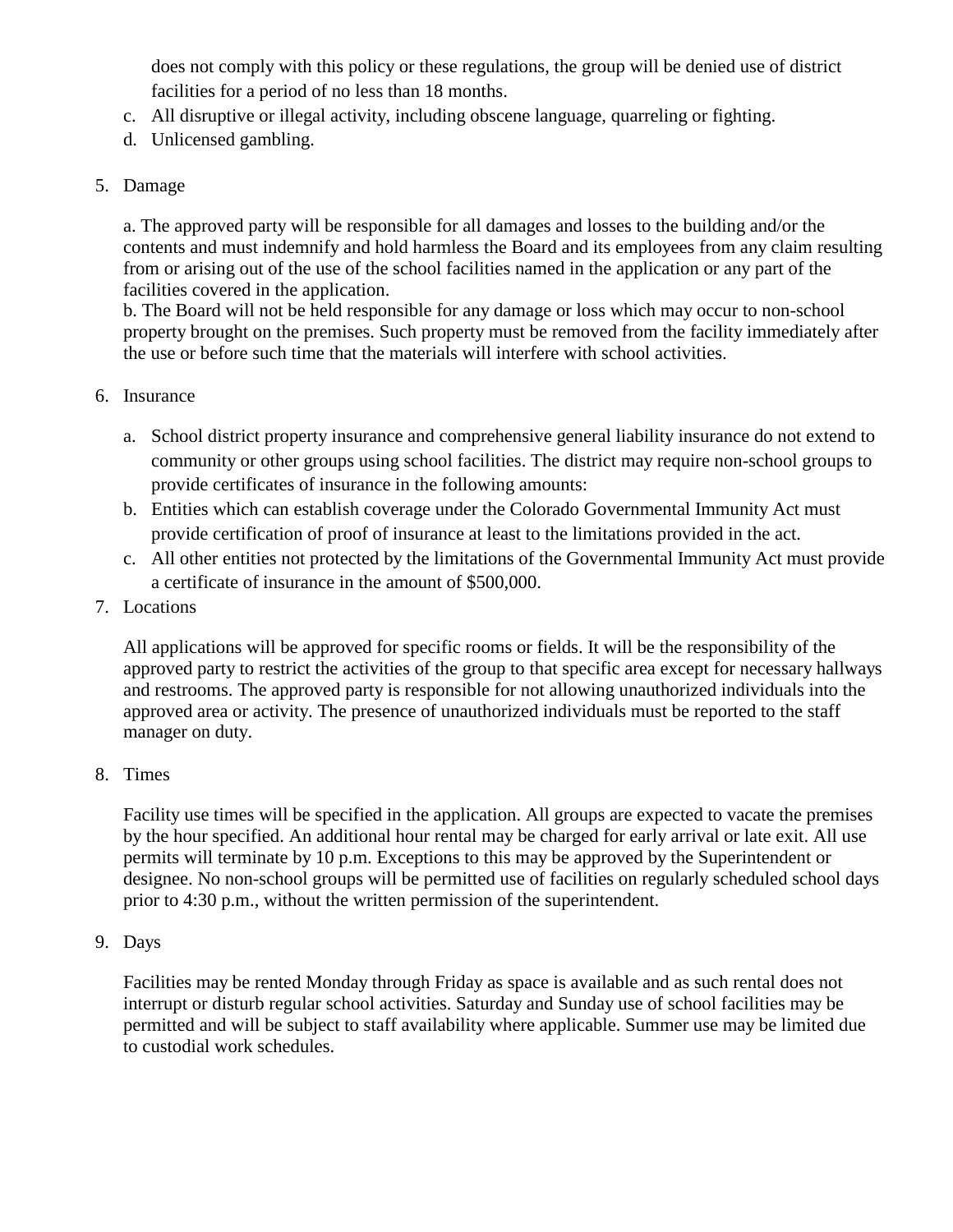## 10. Clean Up

General cleanup will be the responsibility of the approved party. Rubbish must be removed from the facility immediately after use or before such time as it will interfere with school activities. Additional fees will be charged for clean up when deemed necessary.

### **Guidelines for religious use**

Facilities may be used for religious activities under the following conditions:

- 1. Church services and religious activities must be conducted at times when school is not in session.
- 2. Religious objects and symbols must be removed after each use.

### **Nondiscrimination**

All users are subject to laws and regulations applicable to school districts which prohibit unlawful discrimination based upon age, sex, sexual orientation, national origin, race, color, ancestry, creed, religion, marital status, disability or need for special education services.

### **Rental categories**

Category 1: No rental fee shall be charged to the following:

1. School-affiliated groups such as parent-teacher organizations, school related parent and community groups, or employee groups of an educational, recreational, social or professional nature as approved

by the superintendent or designee.

- 2. Governmental entities using facilities as polling place.
- 3. Precinct caucuses.

Category 2: A nominal non-refundable fee shall be charged to the following groups for each application. No additional rental charges shall be made if their activities take place when normal supervisory or custodial personnel are present or use is restricted to fields.

1. Community-sponsored groups that do not charge a fee and who's main purpose is to hold an informative meeting that is open to the public (such as League of Women Voters, political parties, local neighborhood organizations and recognized community service groups).

2. Community-sponsored youth and senior citizen activities when:

a. Instructors or supervisors receive no payment for their involvement in that activity.

b. Fees for the activity, if any, provide only for direct non-personnel costs.

Category 3: Commercial, private, church and other non-profit groups that do not meet the criteria in Category 2 and for-profit groups and individuals may rent school facilities when their use is not incompatible with Board policy.

## **Fees**

## 1. **Custodial**

Any organization or individual, regardless of classification, shall be required to pay the cost of custodial services if use of the facility will result in direct costs to the school district. For those facilities where a custodian is regularly on duty during the rental, the user may be charged up to two hours per use at the current custodial salary rate to compensate for additional work required in opening, securing, cleaning, etc., related to the rental.

## 2. **Cafeteria**

A school cafeteria manager or other designated cafeteria employee(s) must be present for general supervision of the cafeteria/kitchen. All persons working in the kitchen (preparing food and/or handling kitchen equipment) must meet state and county requirements for school food handlers. The user shall pay the district in accordance with the fee schedule for all cafeteria personnel. The user shall be given and must abide by a set of guidelines for kitchen use.